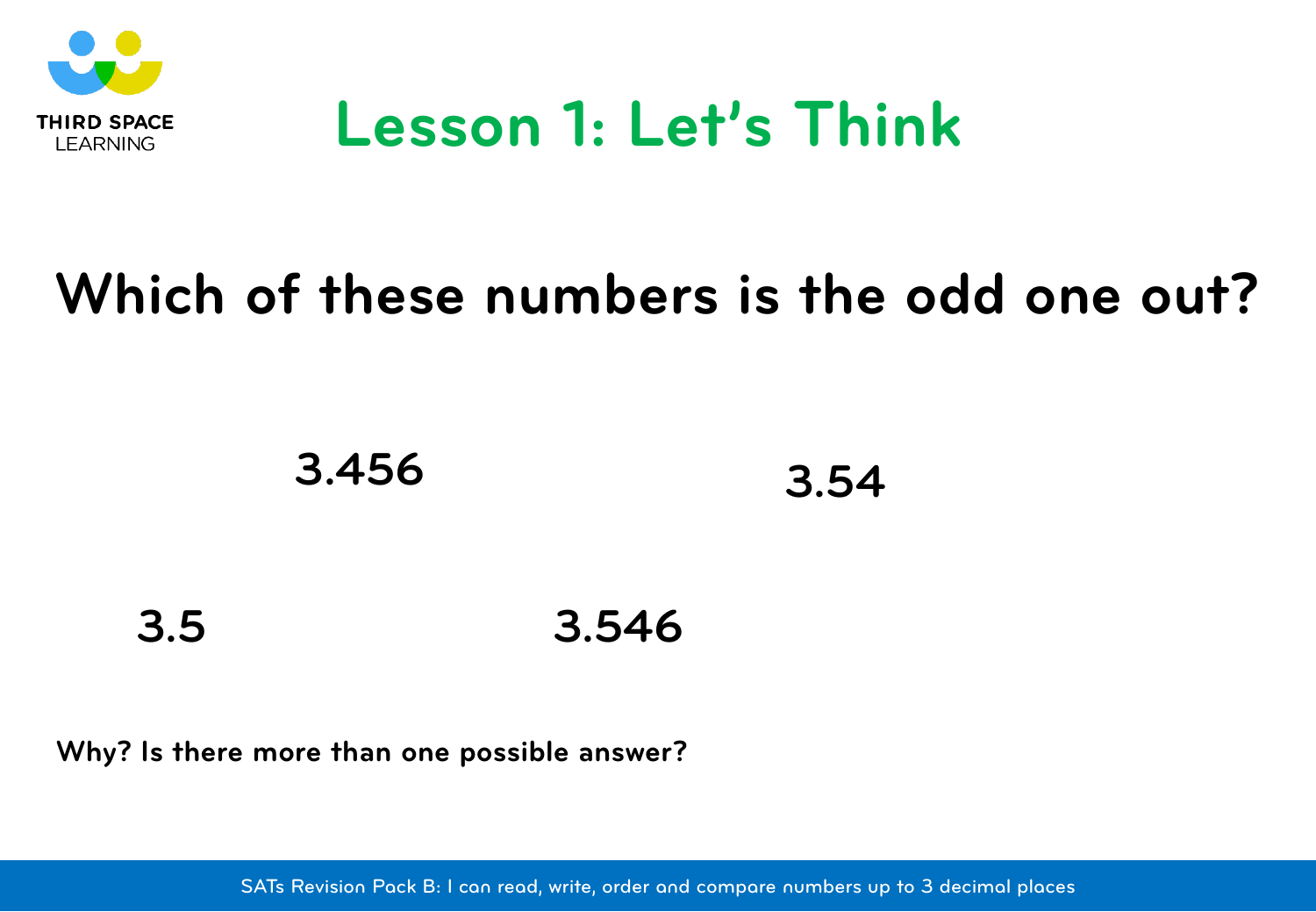

# **Lesson 1: Let's Apply**

#### **a) Match the underlined digits to their value:**



**b) Write this number in digits: "Four hundred and thirty-six and eight hundredths"**

**\_\_\_\_\_\_\_\_\_\_\_\_\_\_\_\_\_\_\_\_\_\_\_\_\_\_\_\_\_\_\_\_**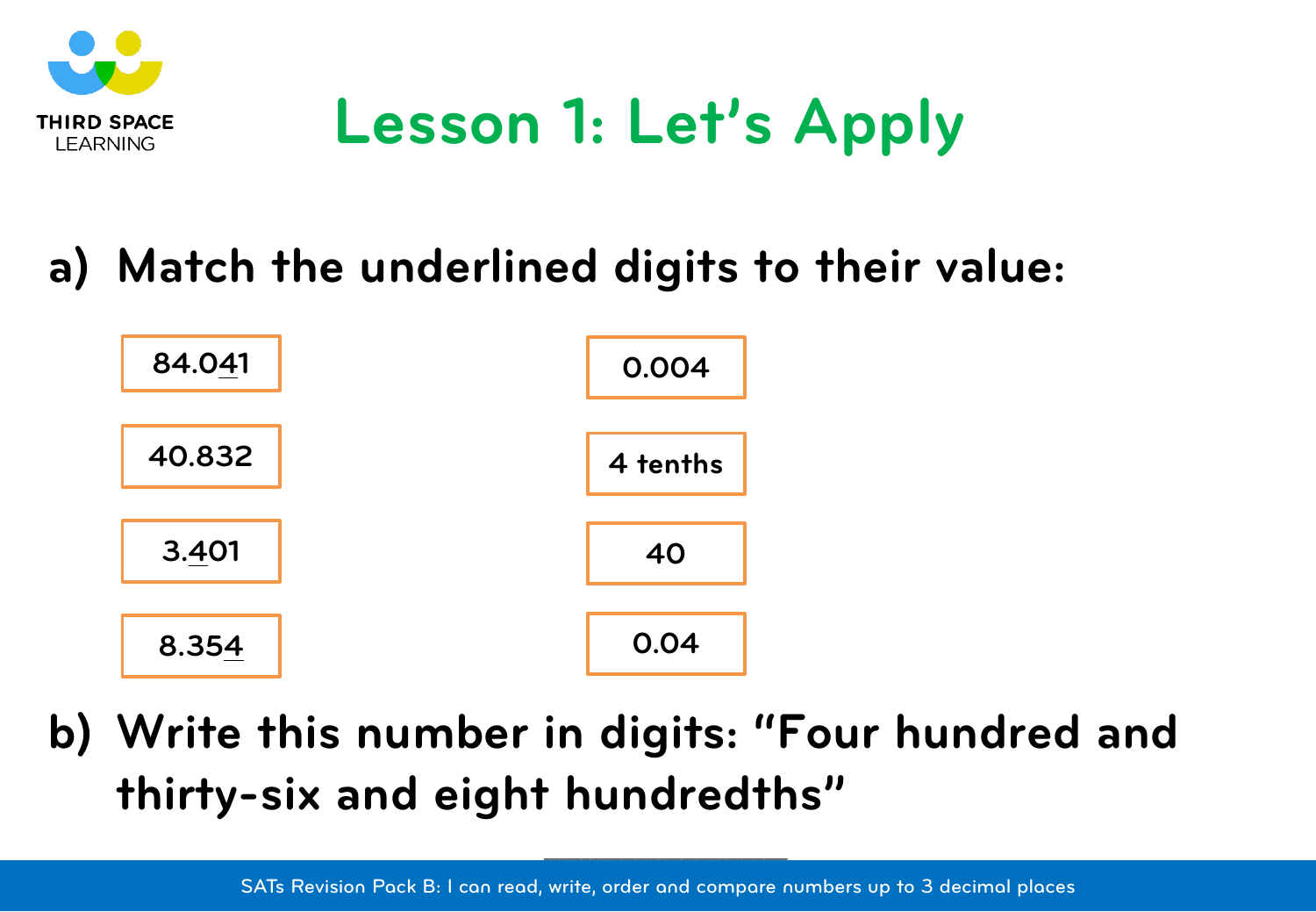

### **Lesson 2: Let's Think**

#### **Look at the race times of these athletes in the 100m sprint:**

**Eden: 10.786 Noah: 10.876**

**Joel: 10.87 Isaac: 10.806**

**Who was the quickest?**

**Put these times in order from smallest to largest.**

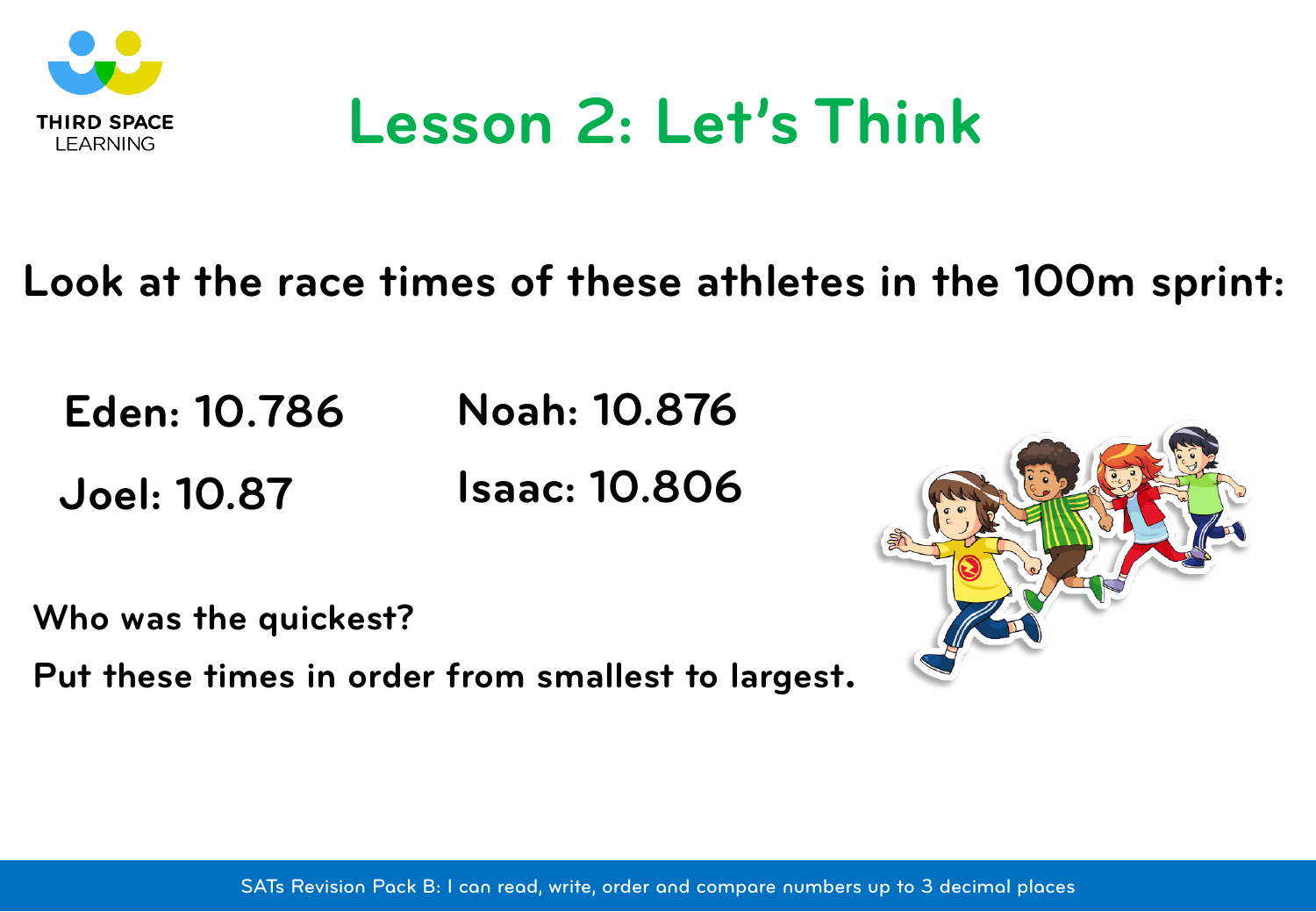

# **Lesson 2: Let's Apply**

#### **Order these numbers from smallest to largest:**

**5.043 5.403 5.504 5.404 5.04 5.5**



**Smallest**

SATs Revision Pack B: I can read, write, order and compare numbers up to 3 decimal places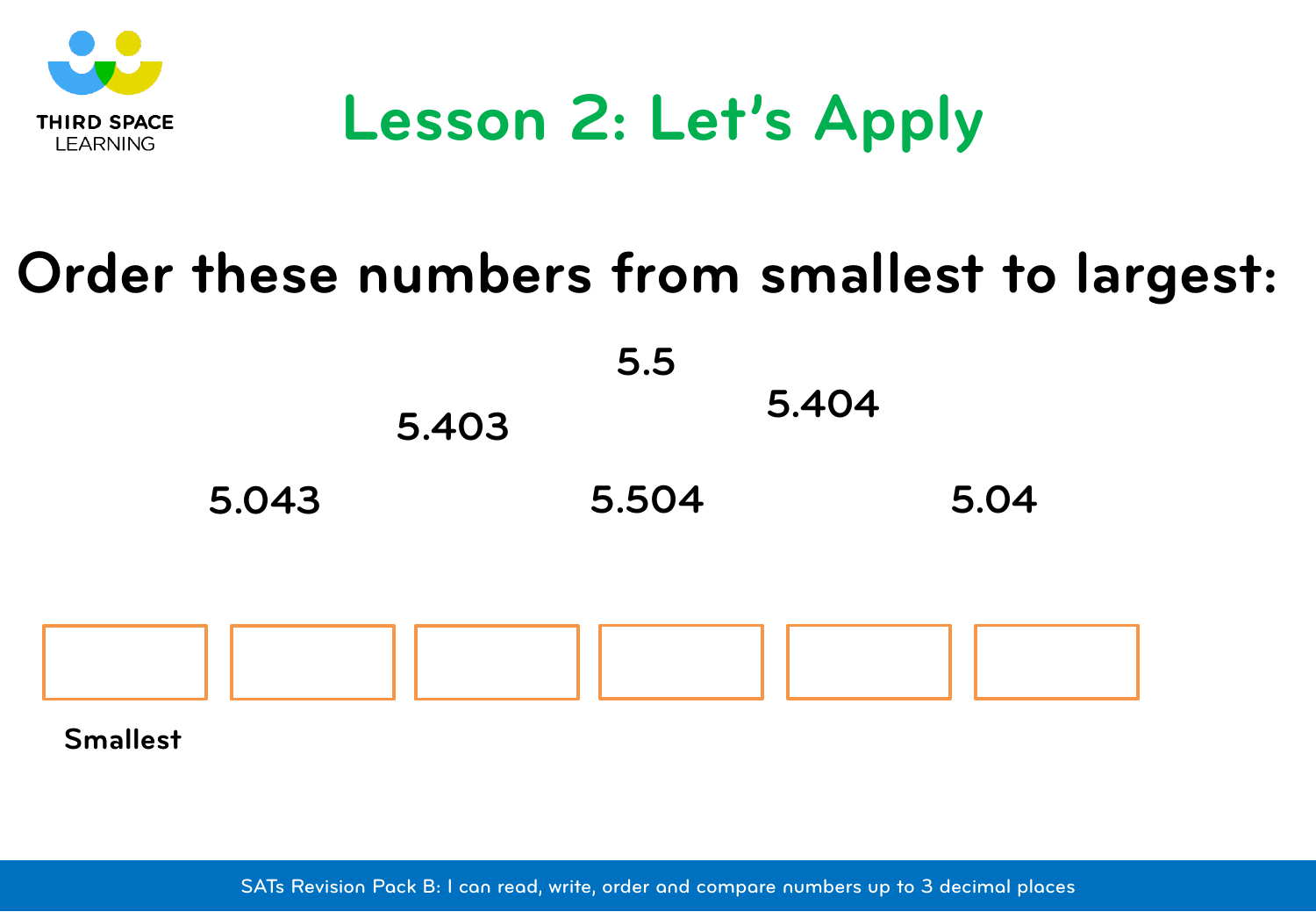

### **Lesson 3: Let's Think**

# **Masie has ordered these numbers from largest to smallest.**

#### **10.654 10.66 10.60 10.59 10.7**

#### **Is she correct?**

#### **If not, can you explain to her where she has made a mistake?**